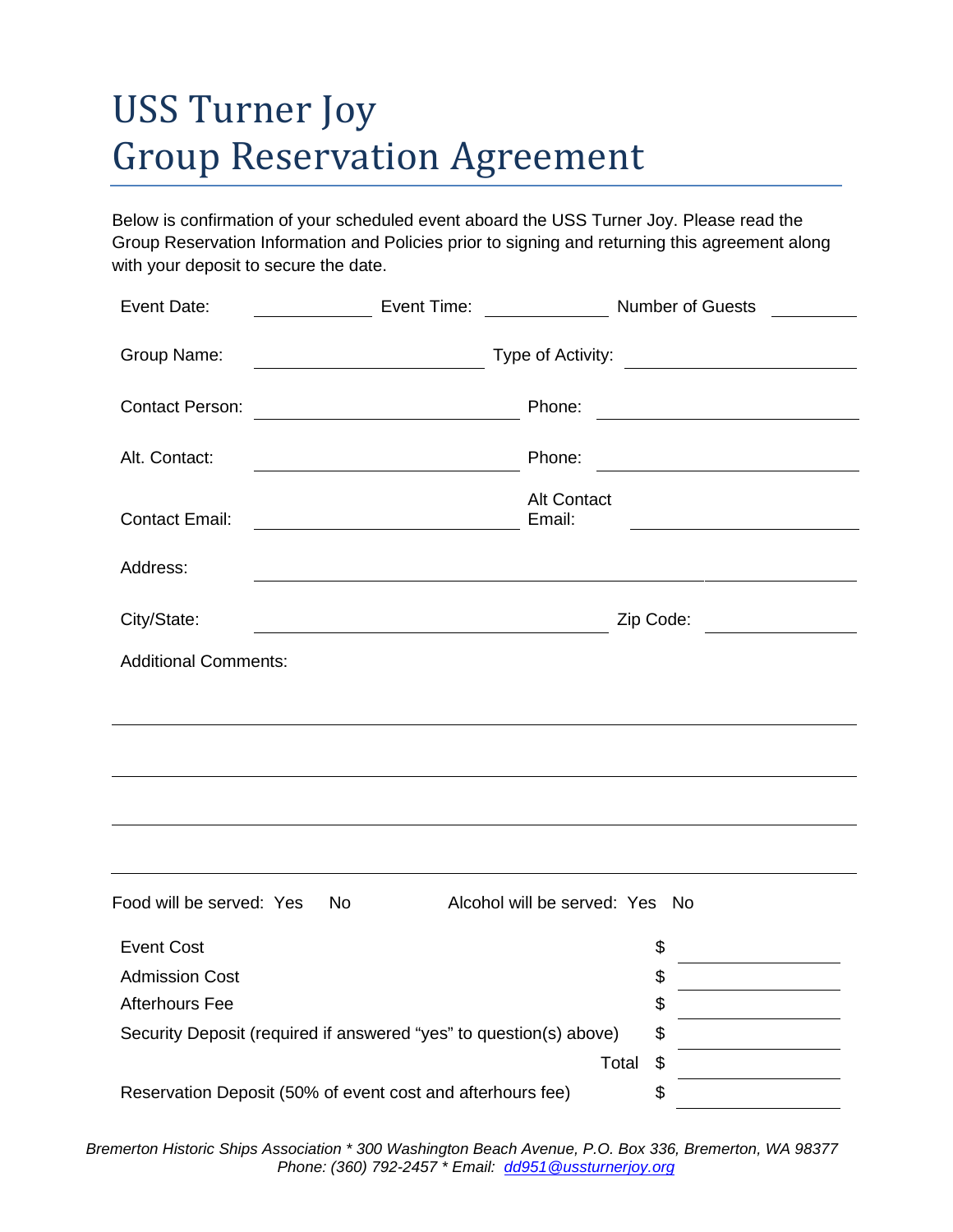# Group Reservation Information, Policies, and Rental Agreement

#### **Reservations**

Bookings are taken on a first come, first served basis. A signed rental agreement and a nonrefundable 50% deposit are required to book your date. The remaining 50% fee and security deposit (if applicable) is due 7 days before the event.

#### **Security Deposit**

A deposit of \$100 will be assessed for group events serving food and/or alcohol. The \$100 cleaning/damage deposit will be refunded within 20 days of your event providing there is no damage or cleaning charges.

### **Cancellations and Refunds**

The 50% reservation deposit required at booking is non-refundable. If you need to reschedule your event you must let us know at least 2 weeks prior to the original reservation date in order to transfer your deposit to another available date. In the event the USS Turner Joy must cancel the event, a full refund of the deposit shall be made, and no other amounts will be due.

### **Certificate of Insurance**

A Certificate of Insurance from your group, listing the Bremerton Historic Ships Association as an additional insured, is required 7 days before the scheduled event. Be sure to clearly identify the name of your group on the insurance form.

### **Alcohol**

To serve any alcohol (beer, wine, and hard liquor) a Temporary Banquet Permit is required which can be acquired online at the Washington State Liquor Control Board website. A copy of permits must be submitted along with the security deposit at least 7 days before your event.

### **Photo/Video Release**

The Bremerton Historic Ships Association (BHSA) and its staff may take photographs of events held on board the USS Turner Joy. Attending a group tour grants the BHSA full permission to use photographs, videos, or any other recordings or records of this event. No child will be identified subject to prevailing law. The sole use of these recordings is in promotion of the USS Turner Joy.

### **Hold Harmless and Indemnification**

I agree to hold the Bremerton Historic Ships Association (BHSA) and all officers, agents, and employees harmless from any claim of personal injury or property damage that may arise on behalf of my organization's event onboard the USS TURNER JOY. My organization shall fully defend, indemnify and hold harmless BHSA from any claims, demands, lawsuits, causes of action, liability loss, damage or injury without limitation. These may include claims regarding personal injury, property damage and monetary loss. I further agree that in the event such an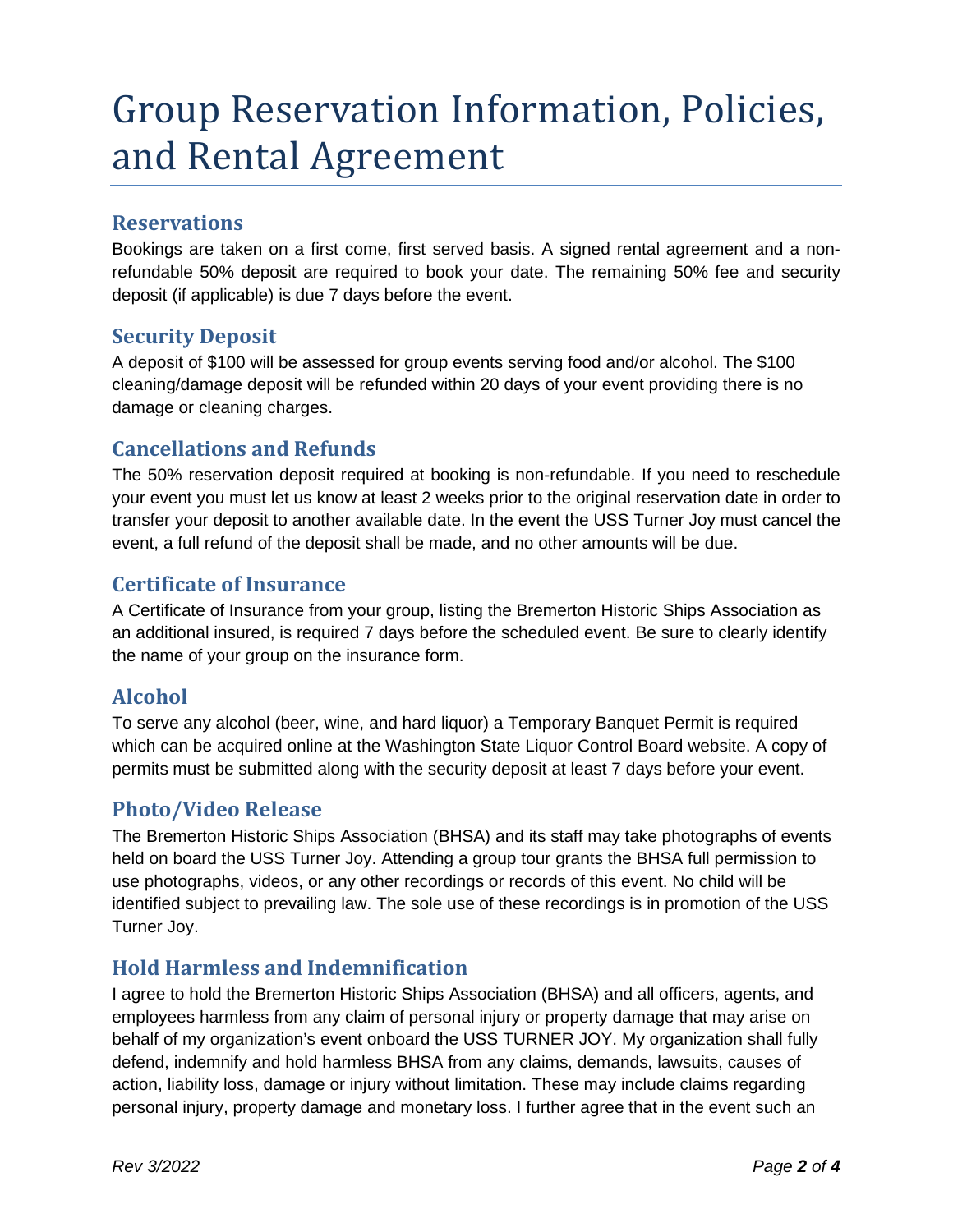action is brought, I will indemnify the BHSA and all officers, agents and employees, for any cost of defense, including reasonable attorney's fees, incurred.

### **To be signed by authorized signer for organization.**

**I have reviewed all attached information and agree to its terms and conditions.** 

Signature Date

Printed Name Title

Name of Organization